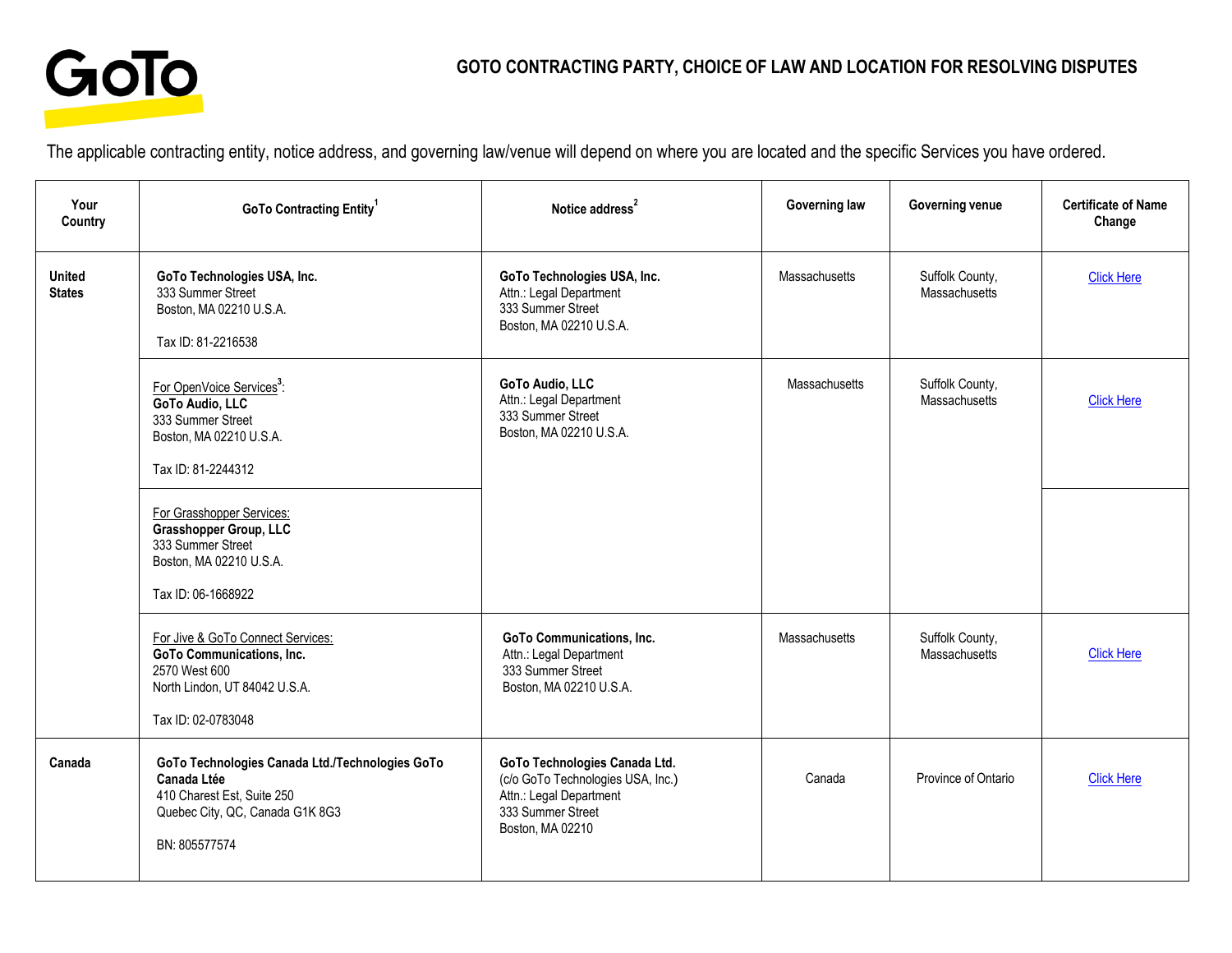|               | <b>Grasshopper Services: See United States Contracting Entity</b><br>information above                                                                                                                                                                                                                                                                                                                       |                                                                                                                                                                                                               |                     |                        |                   |
|---------------|--------------------------------------------------------------------------------------------------------------------------------------------------------------------------------------------------------------------------------------------------------------------------------------------------------------------------------------------------------------------------------------------------------------|---------------------------------------------------------------------------------------------------------------------------------------------------------------------------------------------------------------|---------------------|------------------------|-------------------|
| <b>Mexico</b> | GoTo Technologies Mexico S. de R.L. de C.V.<br>Av. Insurgentes Sur 601<br>Nápoles, Ciudad de Mexico, Mexico 03810<br>Tax ID: JCM150121LE0                                                                                                                                                                                                                                                                    | GoTo Technologies Mexico S. de R.L. de<br>C.V.<br>(c/o GoTo Technologies Ireland Unlimited<br>Company)<br>Attn.: Contracts Department<br>The Reflector<br>10 Hanover Quay<br>Dublin 2, D02R573 Ireland        | Mexico              | Mexico City,<br>Mexico | <b>Click Here</b> |
| <b>Brazil</b> | For Jive & GoToConnect Services:<br>Jive Telecommunicações do Brasil, Ltda.<br>Condominio Edifício Glass Tower Av. Jandira, n 257,<br>Indianópolis, Cep: 04080-001 São Paulo, Brasil<br>Tax ID: 07.805.990/0001-84<br>For All Other GoTo Services & OpenVoice:<br><b>GoTo Technologies Ireland Unlimited Company</b><br>The Reflector<br>10 Hanover Quay<br>Dublin 2, D02R573 Ireland<br>VAT no.: IE9834481A | Jive Telecommunicações do Brasil, Ltda.<br>(c/o GoTo Technologies Ireland Unlimited<br>Company)<br>Attn.: Contracts Department<br>The Reflector<br>10 Hanover Quay<br>Dublin 2, D02R573 Ireland               | Brazil <sup>5</sup> | Sao Paulo, Brazil      | <b>Click Here</b> |
|               | For All Other Services:<br>LogMeln Consultoria e Serviços de<br>Informática Ltda.<br>Rua Joaquim Floriano, No. 243, suite 113,<br>Itaim Bibi, 04543-010 São Paulo-SP, Brazil<br>BR Tax ID: 20.434.282/0001-42                                                                                                                                                                                                | LogMeln Consultoria e Serviços de<br>Informática Ltda.<br>(c/o GoTo Technologies Ireland Unlimited<br>Company)<br>Attn: Contracts Department<br>The Reflector<br>10 Hanover Quay<br>Dublin 2, D02R573 Ireland |                     |                        |                   |